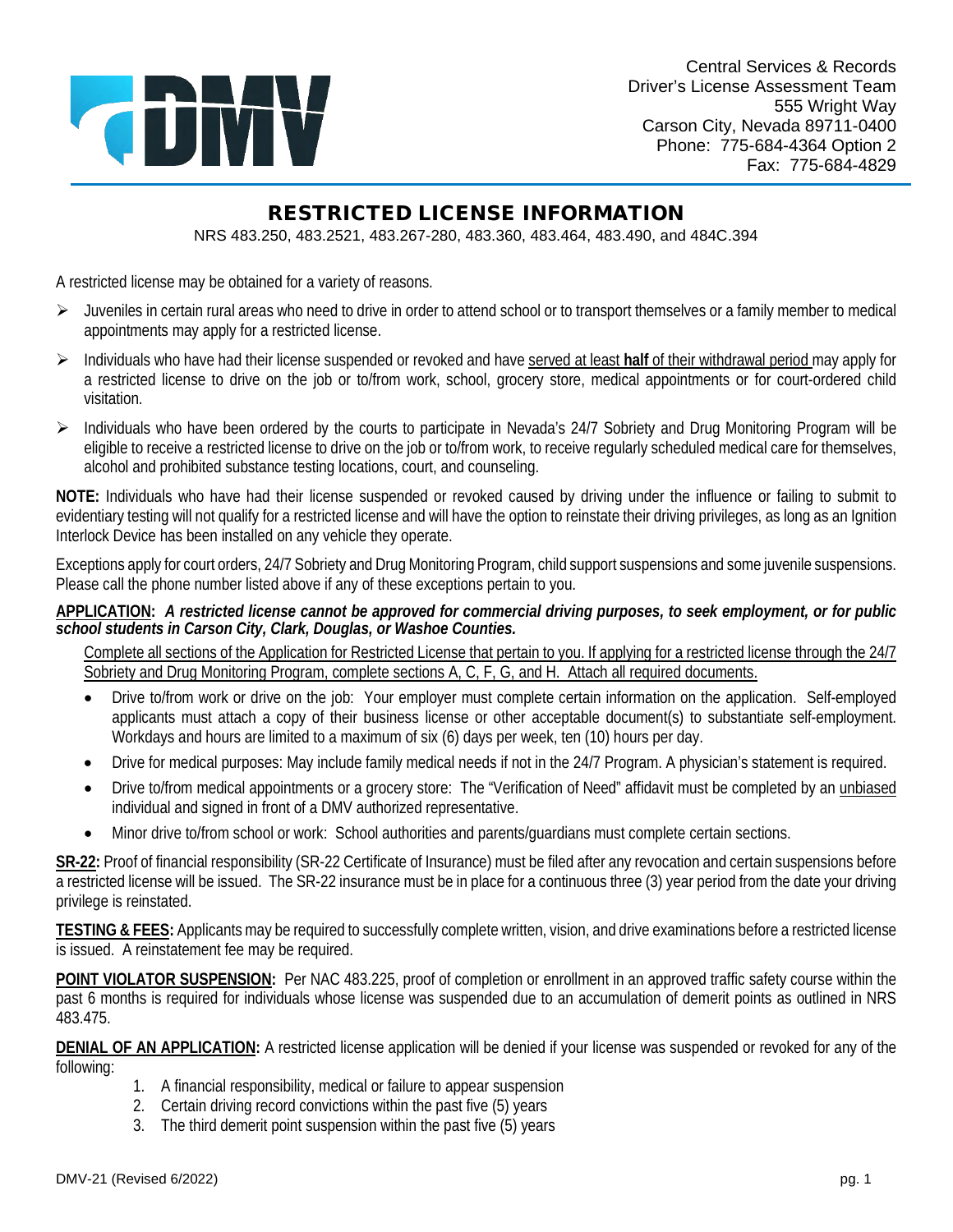

## APPLICATION FOR RESTRICTED LICENSE

 **INSTRUCTIONS:** Please type or print in **black** ink. Failure to complete all applicable sections will cause considerable delay in processing your application. You will be notified by mail of your approval or denial and provided instructions on how to pick up your license. Mail or fax this completed application to the DMV office noted above.

| <b>REQUEST TO DRIVE:</b>     | To/from work<br>On the job for work-related purposes<br>24/7 Sobriety and Drug Monitoring Program |        | To/from school<br>$\Box$ For medical purposes<br>$\Box$ To/from grocery store |  |
|------------------------------|---------------------------------------------------------------------------------------------------|--------|-------------------------------------------------------------------------------|--|
| <b>APPLICANT INFORMATION</b> |                                                                                                   |        |                                                                               |  |
| Last                         | First                                                                                             | Middle |                                                                               |  |
|                              |                                                                                                   |        |                                                                               |  |
|                              |                                                                                                   |        |                                                                               |  |
|                              |                                                                                                   |        |                                                                               |  |
|                              |                                                                                                   |        |                                                                               |  |
|                              |                                                                                                   |        |                                                                               |  |

#### **DO YOU HAVE A COURT ORDER FOR THIS LICENSE?**

 $\Box$  Yes  $\Box$  No If "Yes," attach a copy of the court order to this application.

#### **WERE YOU ORDERED BY A COURT TO PARTICIPATE IN THE 24/7 SOBRIETY AND DRUG MONITORING PROGRAM?**

□ Yes □ No If "Yes," attach a copy of the court order to this application.

 for federal student loans, grants, job training benefits, most federal jobs and, if applicable, U.S. citizenship. **If YES, initial here:** \_\_\_\_\_ If you are a male at least 18 and less than 26 years of age, would you like to register with the Selective Service? By registering, you remain eligible

#### **SECTION A: DRIVE TO/FROM WORK; DRIVE ON THE JOB FOR WORK-RELATED PURPOSES**

**This license is effective only for employment designated on this application.** 

| Most direct route from home to work                                                                                                                                                                                                                                                         |  |  |      |        |
|---------------------------------------------------------------------------------------------------------------------------------------------------------------------------------------------------------------------------------------------------------------------------------------------|--|--|------|--------|
| Exact # miles from your home to work, via most direct route ____________________                                                                                                                                                                                                            |  |  |      |        |
| > Are you self-employed? Yes No If "Yes," provide a copy of your business license or other substantial proof.                                                                                                                                                                               |  |  |      |        |
| EMPLOYERS AND SELF-EMPLOYED APPLICANTS COMPLETE THE FOLLOWING:                                                                                                                                                                                                                              |  |  |      |        |
|                                                                                                                                                                                                                                                                                             |  |  |      |        |
|                                                                                                                                                                                                                                                                                             |  |  |      |        |
|                                                                                                                                                                                                                                                                                             |  |  |      | _am/pm |
|                                                                                                                                                                                                                                                                                             |  |  |      |        |
| VERIFICATION OF EMPLOYMENT (TO BE COMPLETED BY EMPLOYER)<br>AM AUTHORIZED TO PROVIDE THE INFORMATION INDICATED ABOVE AND VERIFY THAT THE APPLICANT IS CURRENTLY EMPLOYED<br>WITH THIS BUSINESS. I FURTHER CERTIFY THAT I WILL NOTIFY THE NEVADA DMV IF THIS EMPLOYEE TERMINATES EMPLOYMENT. |  |  |      |        |
|                                                                                                                                                                                                                                                                                             |  |  | Date |        |
| Print Name/Title <b>Example 2018</b>                                                                                                                                                                                                                                                        |  |  |      |        |
| DMV-21 (Revised 6/2022)                                                                                                                                                                                                                                                                     |  |  |      | pg. 2  |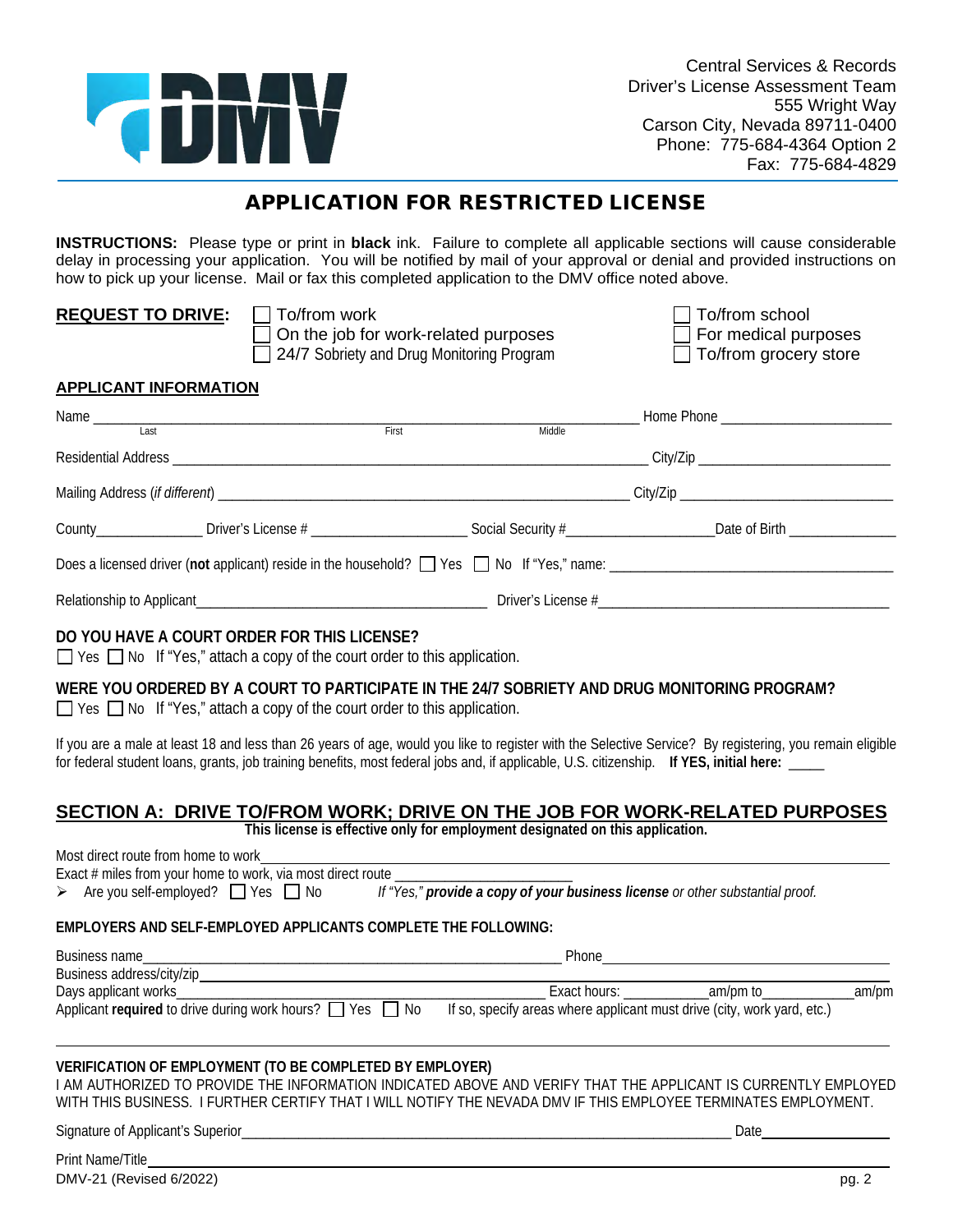#### **SECTION B: DRIVE TO/FROM GROCERY STORE**

| Name of grocery store_                                         | Address                         |
|----------------------------------------------------------------|---------------------------------|
| Most direct route from home to store                           |                                 |
| Exact $#$ miles from your home to store, via most direct route |                                 |
| Specify 2 days per week for travel: (1)                        | Two hours.<br>am/pm to<br>am/pm |

*"Verification of Need" must be completed - see Section I, "AFFIDAVITS, VERIFICATIONS"* 

#### **SECTION C: DRIVE TO/FROM MEDICAL APPOINTMENTS FOR YOURSELF OR AN IMMEDIATE FAMILY MEMBER**

| Name of person with medical condition                                   | Relationship to Applicant                             |
|-------------------------------------------------------------------------|-------------------------------------------------------|
| Person's Social Security #                                              | Nature of medical condition                           |
|                                                                         | Phone #                                               |
| Address of medical provider                                             |                                                       |
| Most direct route from home to medical provider_                        |                                                       |
| Exact # miles from your home to medical provider, via most direct route |                                                       |
|                                                                         | am/pm (attach additional sheets if necessary)<br>Time |

- *If you were ordered to participate in the 24/7 Sobriety and Drug Monitoring Program, this section must detail regularly scheduled medical appointments for yourself, ONLY. Any family related medical appointments are not permitted (NRS 483.490).*
- *Attach statement from medical provider, on provider's letterhead and dated within the past thirty (30) days. Must include (1) description vehicle, (4) whether medical condition is temporary or permanent, (5) if temporary, estimated time for recovery, (6) any recommended of medical condition, (2) prescribed medications, (3) verification that medical condition renders person unable to operate a motor restrictions. (NAC 483.266)*
- *"Verification of Need" must be completed - see Section I, "AFFIDAVITS, VERIFICATIONS"*

#### **SECTION D: DRIVE TO/FROM SCHOOL**

Per NRS 483.270, public school students from Carson City, Clark, Douglas and Washoe Counties are not eligible for a to/from school restricted license.

 STUDENTS AGE 14-18: This license shall be issued for the current school year only and used exclusively for academic purposes, NOT limit. You are not authorized to travel faster than 55 mph on any road. extracurricular activities. The route shall be travelled on scheduled school days only, no more than once daily. Do not exceed any posted speed

- *If minor's license was revoked or suspended under NRS 62, "Juvenile Justice," attach certified copy of court order authorizing restricted driving privileges to and from school and/or work.*
- *If minor is employed and needs to drive to/from work, also complete Section A of this form.*
- *If home is less than 2 miles from school and student cannot walk, must submit physician statement meeting criteria of NAC 483.267.*

Why is it impossible or impractical to provide transportation for this student?

| Exact # miles from your home to school, via most direct route _________________________                                                                                                                                                                                                                                                                   |                                                                                                                 |  |
|-----------------------------------------------------------------------------------------------------------------------------------------------------------------------------------------------------------------------------------------------------------------------------------------------------------------------------------------------------------|-----------------------------------------------------------------------------------------------------------------|--|
| SCHOOL VERIFICATION (TO BE COMPLETED BY SCHOOL AUTHORITY)                                                                                                                                                                                                                                                                                                 |                                                                                                                 |  |
|                                                                                                                                                                                                                                                                                                                                                           |                                                                                                                 |  |
|                                                                                                                                                                                                                                                                                                                                                           |                                                                                                                 |  |
| 1. Is the student's enrollment in this school based on an approved variance? $\Box$ Yes $\Box$ No<br>2. Does the school provide bus transportation or transportation for hire to the student's residential area? T Yes T No<br>Dates of school semesters: (1st) Begins______________ Ends_____________ (2nd) Begins_____________ Ends______________<br>3. |                                                                                                                 |  |
| THE UNDERSIGNED ATTESTS THAT THE INFORMATION PROVIDED IS ACCURATE ACCORDING TO SCHOOL RECORDS.                                                                                                                                                                                                                                                            |                                                                                                                 |  |
|                                                                                                                                                                                                                                                                                                                                                           | Date and the state of the state of the state of the state of the state of the state of the state of the state o |  |
| <b>Print Name/Title</b>                                                                                                                                                                                                                                                                                                                                   |                                                                                                                 |  |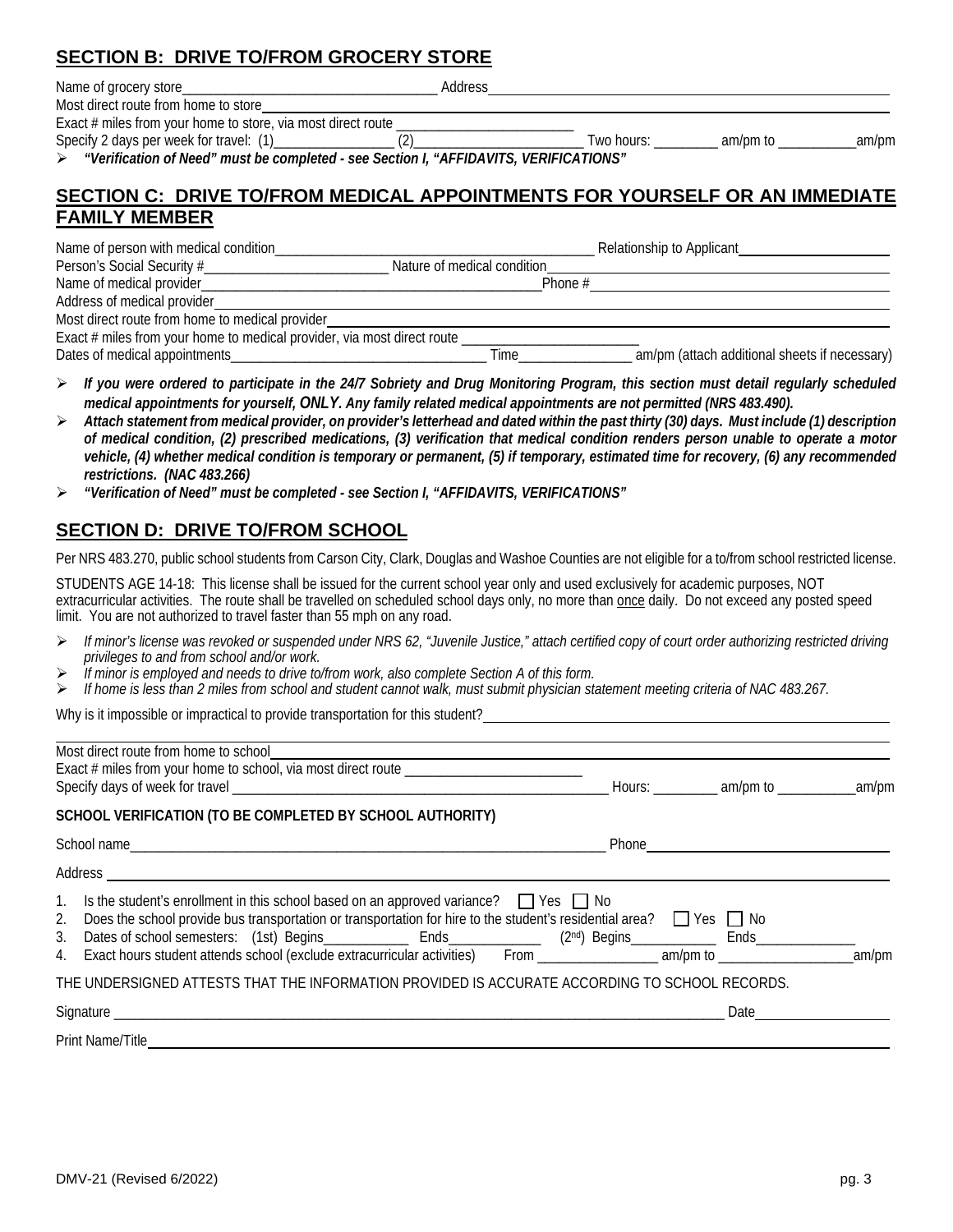## **SECTION E: DRIVE TO/FROM COURT-ORDERED CHILD VISITATION**

Address where child(ren) reside, including city

Most direct route from home to school Exact # miles from your home to child's residence, via most direct route

Specify days of week for travel \_\_\_\_\_\_\_\_\_\_\_\_\_\_\_\_\_\_\_\_\_\_\_\_\_\_\_\_\_\_\_\_\_\_\_\_\_\_\_\_\_\_\_\_\_\_\_\_\_\_\_\_\_ Hours: \_\_\_\_\_\_\_\_\_ am/pm to \_\_\_\_\_\_\_\_\_\_\_am/pm

*Attach certified copy of court order authorizing restricted driving privileges to and from child visitation (NAC 483.252).* 

#### **SECTION F: DRIVE TO/FROM TESTING LOCATION**

Name of testing facility\_\_\_\_\_\_\_\_\_\_\_\_\_\_\_\_\_\_\_\_\_\_\_\_\_\_\_\_\_\_\_\_\_\_\_\_ Address Most direct route from home to testing facility Exact  $#$  miles from your home to testing facility, via most direct route  $\_\_$ 

## **SECTION G: DRIVE TO/FROM COURT-APPEARANCES**

| Name of court                                                | Address |        |          |       |
|--------------------------------------------------------------|---------|--------|----------|-------|
| Most direct route from home to court                         |         |        |          |       |
| Exact # miles from your home to court, via most direct route |         |        |          |       |
| Specify day(s) court appearance(s) are required:             |         | Hours: | am/pm to | am/pm |
|                                                              |         | Hours: | am/pm to | am/pm |
|                                                              |         | Hours: | am/pm to | am/pm |

## **SECTION H: DRIVE TO/FROM COUNSELING**

| Name of counseling facility_                                               | Address |        |          |       |
|----------------------------------------------------------------------------|---------|--------|----------|-------|
| Most direct route from home to counseling facility_                        |         |        |          |       |
| Exact # miles from your home to counseling facility, via most direct route |         |        |          |       |
| Specify day(s) counselling is required:                                    |         | Hours: | am/pm to | am/pm |
|                                                                            |         | Hours: | am/pm to | am/pm |
|                                                                            |         | Hours: | am/pm to | am/pm |

#### **SECTION I: AFFIDAVITS, VERIFICATIONS**

#### Complete this section only if you have completed sections B or C

 *A Notary Public may verify any of the signatures below in place of a DMV representative (Notary statement and seal must be attached).* 

**VERIFICATION OF NEED.** This verification must be completed by an unbiased person (*neighbor, social worker, clergyman*) not residing in the household and signed before a person authorized to administer oaths (NRS 483.300).

|                                                                                                                                                                                                                                | Phone <u>_____________________</u>                                                                                                                                                                                             |
|--------------------------------------------------------------------------------------------------------------------------------------------------------------------------------------------------------------------------------|--------------------------------------------------------------------------------------------------------------------------------------------------------------------------------------------------------------------------------|
|                                                                                                                                                                                                                                |                                                                                                                                                                                                                                |
|                                                                                                                                                                                                                                |                                                                                                                                                                                                                                |
| Explain applicant's inability to obtain other method of transportation_____________________________                                                                                                                            |                                                                                                                                                                                                                                |
| Describe applicant's or family member's medical problems (if applicable) example and the state of the state of the state of the state of the state of the state of the state of the state of the state of the state of the sta |                                                                                                                                                                                                                                |
|                                                                                                                                                                                                                                | Date and the contract of the contract of the contract of the contract of the contract of the contract of the contract of the contract of the contract of the contract of the contract of the contract of the contract of the c |
|                                                                                                                                                                                                                                | Print name contact and the contract of the contract of the contract of the contract of the contract of the contract of the contract of the contract of the contract of the contract of the contract of the contract of the con |